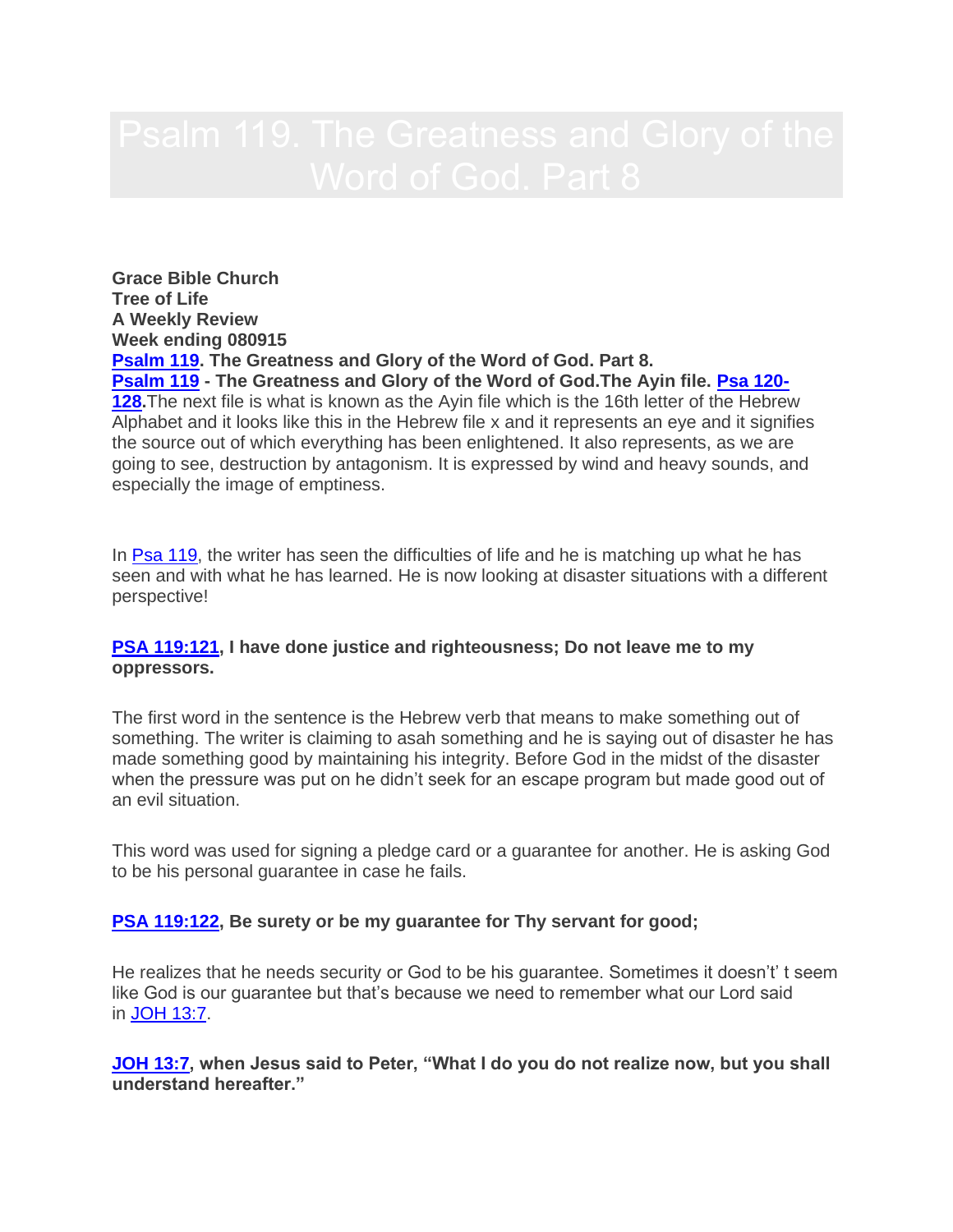Many times because of **[MAT 9:29,](http://www.bibleserver.com/text/NIV/Matthew9%3A29) Then He touched their eyes, saying, "Be it done to you according to your faith."**

Or because of **[1JO 5:14,](http://www.bibleserver.com/text/NIV/1John5%3A14) And this is the confidence which we have before Him, that, if we ask anything according to His will, He hears us.**

**[JAM 4:3,](http://www.bibleserver.com/text/NIV/James4%3A3) You ask and do not receive, because you ask with wrong motives, so that you may spend it on your pleasures.**

There is an obsession worse than the Chaldean soldiers...i.e...those in the slave line who are freaking out and involved in legalism.

Under the Ayin file in **[PSA 119:123,](http://www.bibleserver.com/text/NIV/Psalm119%3A123) My eyes fail with longing for Thy salvation, And for Thy righteous word.**

The phrase My eyes is the Hebrew noun Eeynay which means his perception, or what he thinks. The eyes remember many times express the distress and the sorrow of the soul. And what are the eyes of his soul longing for?

# **[PSA 119:123,](http://www.bibleserver.com/text/NIV/Psalm119%3A123) My eyes fail with longing for Thy salvation, And for Thy righteous word.**

He is appealing to God's help on the basis of God's righteousness and God's word.

### **[PSA 119:124,](http://www.bibleserver.com/text/NIV/Psalm119%3A124) Deal with Thy servant according to Thy lovingkindness, And teach me Thy statutes.**

The word for deal is the Hebrew verb asah again where he says manufacture something good out of this terrible situation. Now the last phrase is a very important phrase. This reveals the Lord's way of being merciful to us.

# **[PSA 119:125,](http://www.bibleserver.com/text/NIV/Psalm119%3A125) I am Thy servant; give me understanding, That I may know Thy testimonies.**

The word for servant begins the 16th letter of the Hebrew alphabet which is ebed meaning your bond-servant.

He is at an excellent place to be when you're in disaster...he realizes that he is the Lord's bond-servant, however, he is not going to be much of a bond-servant or a slave if he is stupid or ignorant so he says...**"Give me understanding"**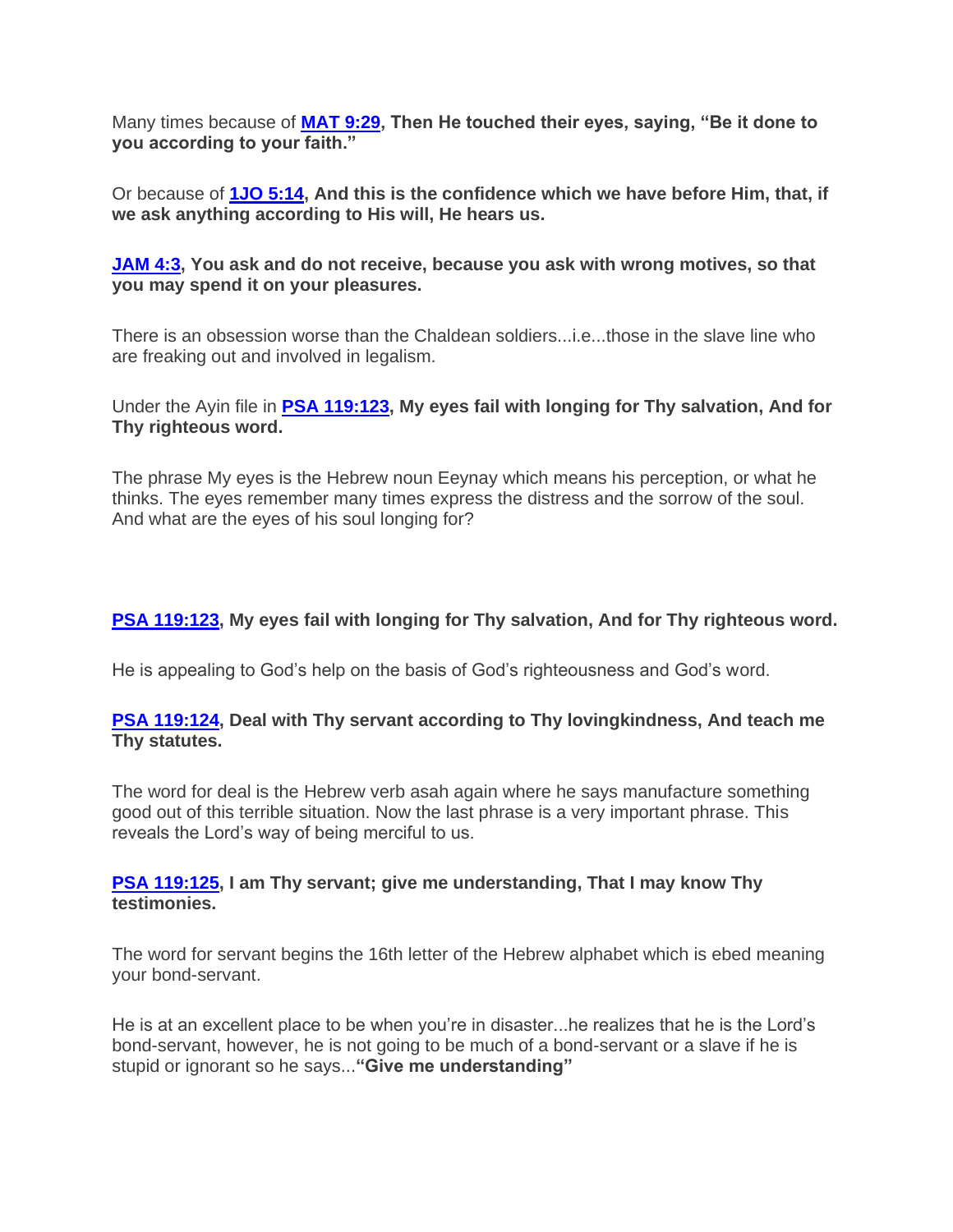# **[PSA 119:125,](http://www.bibleserver.com/text/NIV/Psalm119%3A125) I am Thy servant; give me understanding, That I may know Thy testimonies.**

Notice why he wants understanding...so that he can know God's testimonies. Or what God wants him to do!

He wants doctrine in the human spirit stored up for the difficulties of life.

# **[PSA 119:126,](http://www.bibleserver.com/text/NIV/Psalm119%3A126) It is time for the Lord to act, For they have broken Thy law.**

He is saying it's time for me to stop working and for the Lord to start working. You see, God is a perfect gentleman ...He is not going to work while you work. Many times He doesn't want to work with us but without us. It's like a racehorse and a mule in harness together....they don't pull the plow and fight each other. And that is exactly the point here...and guess who the mule is? You see when we finally stop trying to pull the harness and let God do it, then that's when He does.

When the writer says in **[PSA 119:126,](http://www.bibleserver.com/text/NIV/Psalm119%3A126) It is time for the Lord to act, t**he word for act is asahie and it means to make something out of something or, in this case to make something out the mess that we've made for ourselves. God specializes in cleaning up the mess humans make! When the Jews were at their lowest point in Egypt God began to act.

# **[PSA 119:126.](http://www.bibleserver.com/text/NIV/Psalm119%3A126)..For they have broken Thy law.**

They refers to the believers in the slave line....they are the ones who set aside the word of God.

# **[PSA 119:127,](http://www.bibleserver.com/text/NIV/Psalm119%3A127) Therefore I love Thy commandments Above gold, yes, above fine gold.**

Gold is a detail of life....he loves doctrine more than the details of life. Question-Are you ready to handle the details of life? Or, are the details of life spoiling you? Are you running into one dead end after another as you seek happiness in life? Money brings with it many conveniences and many comforts but doc brings much more!

# **[PSA 119:128,](http://www.bibleserver.com/text/NIV/Psalm119%3A128) Therefore I esteem right all Thy precepts concerning everything, I hate every false way.**

What a blessed truth to arrive at? And notice he said all Thy precepts concerning everything, I hate every false way.

All the precepts not just certain ones! Now if you love someone you'll hate any thing that really offends them so he says.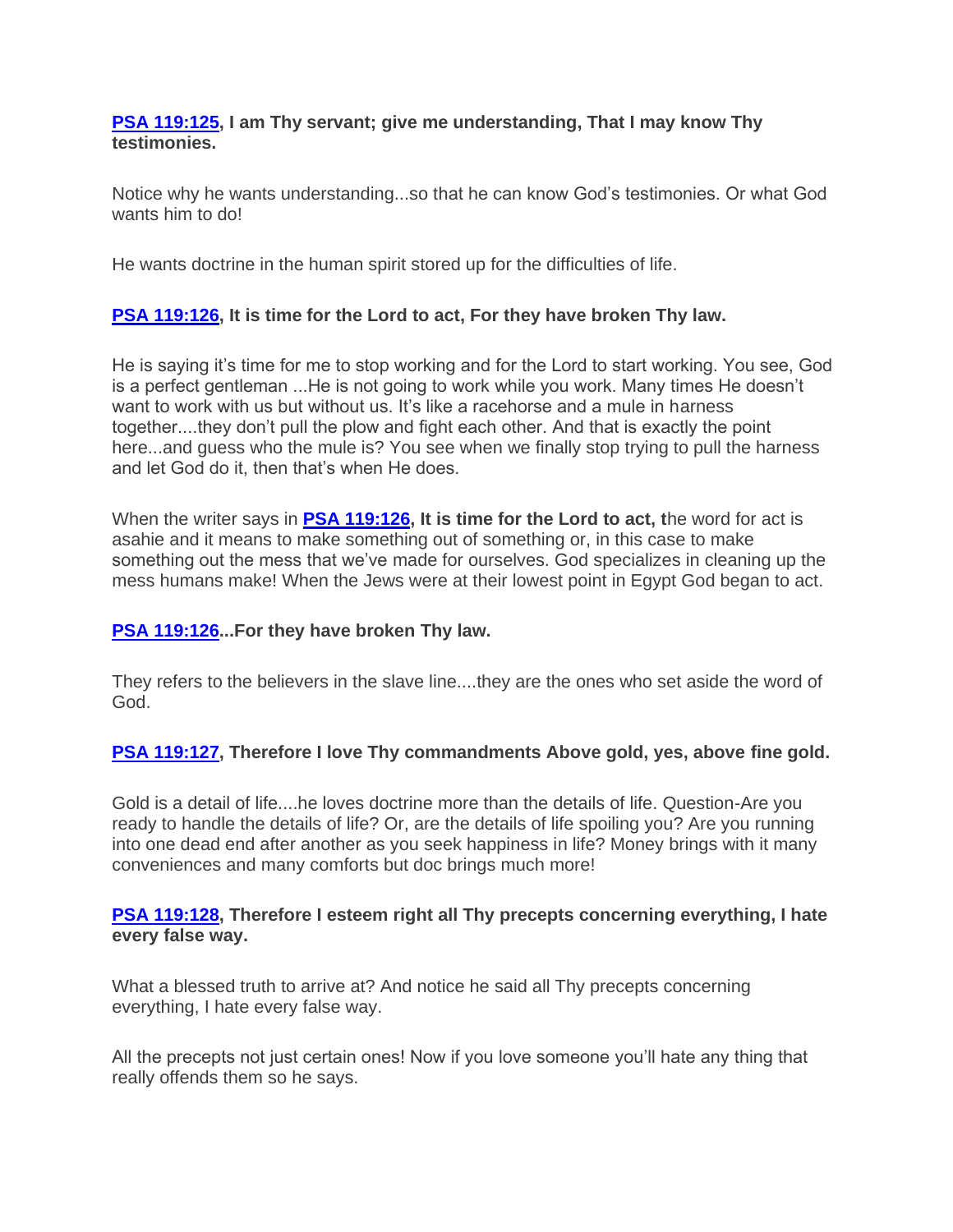# **[PSA 119:128.](http://www.bibleserver.com/text/NIV/Psalm119%3A128)..I hate every false or evil way.**

He hates false doctrine - do you? I do!

The next file we will look at is the Qoph file which looks like the back of the head and it represents the subconscious and the memories. The subconscious has information existing in the mind which is not immediately available to the consciousness. Many people have things in their life that are hidden and they are afraid to deal with them openly usually because of guilt, condemnation and embarrassment so they suppress these in their subconscious of the soul. The writer of [Psa 119](http://www.bibleserver.com/text/NIV/Psalm119) has stored up in his subconscious mind, certain things or really experiences that he does not want to remember.

As an introduction, it refers to a popular phrase in what is known in the Yogic life force as the Kudalini referring to the last wall being torn down, the last veil torn away, the last spot of darkness removed.

When this happens illumination begins to happen as well.

The Light shines from within. Another image of Qoph is the axe. The axe has always been regarded as a divine tool because the ax is used for splitting. In the spiritual sense splitting releases energy which lies in the new man or the new spiritual species to handle the negative energy found in the subconscious. So, the writer has stored up in his subconscious things that he remembered from his youth. Some things were positive, some things were negative.

For example, he remembers the grace of God. He remembers the faithfulness of God.

### **[PSA 119:145,](http://www.bibleserver.com/text/NIV/Psalm119%3A145) I cried with all my heart; answer me, O Lord!**

Normally in the linguistic rule of the Hebrew language not only does the first letter of the verse denotes something but the meaning of the first in the sentence reveals the emphasis found in the verse. This falls under the theological principle of what is called "The First Mentioned Principle."

So, the first word in the sentence is the Qal perfect of the Hebrew verb qara means to cry out, to shout out. It refers to being in a helpless situation or a total disaster and to cry out for help! The writer is recalling how that in the 19th day of the slave march he cried out unto the Lord. However, and this is very important to note, he didn't cry out for God to break his chains and set him free. Notice what he cried out for and with! Not his eyes, not his mouth, but his heart. He is beyond words. And what he really wants is found in the second part of verse 145...

# **[PSA 119:145,](http://www.bibleserver.com/text/NIV/Psalm119%3A145) "I cried with all my heart; answer me, O Lord! I will observe Thy statutes."**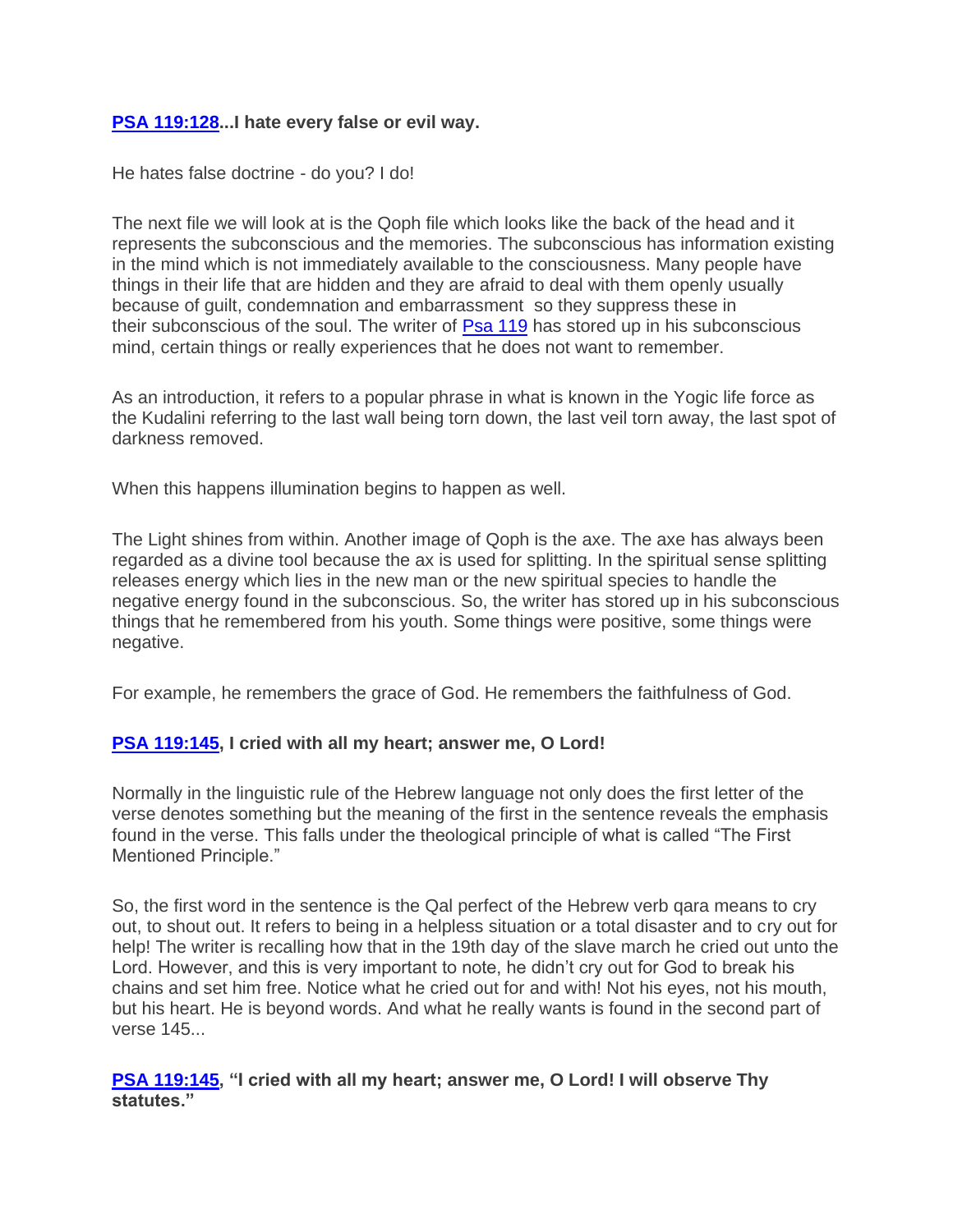He says "answer me O Lord"---then he gives the reason why.

One of the pressures that we all face in life that we do not properly define is the pressure of the subconscious. The subconscious gathers together guilt, fear, worry, insecurity...and many of the mistakes we've made in the past. You may have consciously been able to cope with the difficult problems of life but the Qoph file tells us that doctrine can handle also the subconscious. This is why understanding the blood of Christ and His work on the Cross cleanses the conscience.

### **[HEB 9:14,](http://www.bibleserver.com/text/NIV/Hebrews9%3A14) how much more will the blood of Christ, who through the eternal Spirit offered Himself without blemish to God, cleanse your conscience from dead works to serve the living God?**

# **[PSA 119:146,](http://www.bibleserver.com/text/NIV/Psalm119%3A146) I cried to Thee; save me, And I shall keep Thy testimonies.**

Again the first word in the sentence is the main verb **qara** meaning to call out; to invite; to request with a positive attitude. It does mean to wimp out. In fact, sometimes weeping is a response of character and masculinity and true femininity. Weeping shows great capacity for love. Good weeping can occur as an expression of sadness regarding those who are negative toward Bible doctrine, [PHI 3:18-19.](http://www.bibleserver.com/text/NIV/Philippians3%3A18-19) Perhaps you have had a friend or friends who were once positive toward doctrine but slowly and surely they are drifting away. This could cause weeping as an expression of sadness. Paul is weeping because they are going to die the sin unto death. Paul is weeping because emotion is now their god.

Paul is weeping because he taught them doctrine and someone has come along and took them away from what they once believed. And he is weeping because their glory in the resurrection will be one of shame and embarrassment. There is the weeping of appreciation for restored fellowship, **[PSA 30:5b,](http://www.bibleserver.com/text/NIV/Psalm30%3A5) Weeping may endure for a night, but happiness comes in the morning; the joy of the lord is your strength."**

Tears were also a memorial to the grace of God, **[PSA 56:8,](http://www.bibleserver.com/text/NIV/Psalm56%3A8) "You have into taken account of my [David] wanderings; you have put my tears in your bottle; and they are now in your book."** The weeping of the humanity of Christ is unique. Our Lord wept out of patriotism in [LUK 19:41,](http://www.bibleserver.com/text/NIV/Luke19%3A41) because of the coming destruction of Jerusalem. Our Lord wept at the cross, [HEB 5:7;](http://www.bibleserver.com/text/NIV/Hebrews5%3A7) [Psa 22.](http://www.bibleserver.com/text/NIV/Psalm22)

### **[HEB 5:7,](http://www.bibleserver.com/text/NIV/Hebrews5%3A7) In the days of his flesh, he offered up both prayers and supplications with loud crying and tears to the one able to save him from death, and he was heard because of his piety.**

This expressed the manliness and maturity of Christ. He could cry and scream under the horribleness of spiritual death and still orient to the grace of God and pray. So, back in PSA [119:146,](http://www.bibleserver.com/text/NIV/Psalm119%3A146) notice the relationship between the subconscious and the fact that he cried out. This man is really hurting within....there is something that is really bothering him. We all have a place where we hide things that we've done,---horrible things!---embarrassing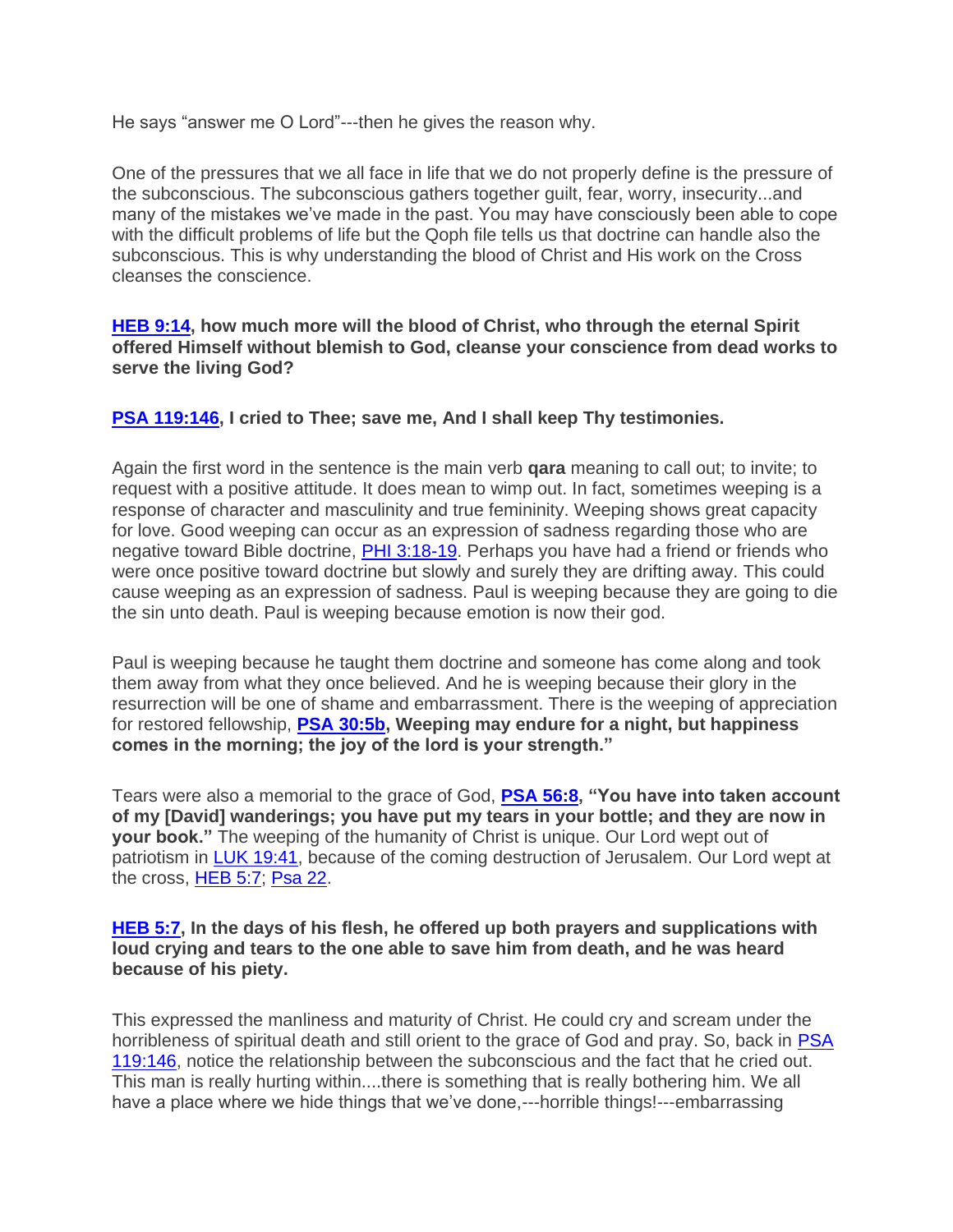things. And according to [MAT 5:28,](http://www.bibleserver.com/text/NIV/Matthew5%3A28) even if we have thought those things that are horrible an embarrassing, we are still guilty of them as though we have done them.

### **[MAT 5:28,](http://www.bibleserver.com/text/NIV/Matthew5%3A28) but I say to you, that everyone who looks on a woman to lust for her has committed adultery with her already in his heart.**

Now, most people have a place where they store or dump things in their house. Everyone has a dumping place for things they do not like but don't know whether to throw them away, give them away, how to get rid of them or same them for a rainy day. This is sort of like the sub consciousness. We store a lot of trash, a lot of things we do not like in the subconscious. However, the problem is things from the subconscious pops up at the strangest times. And so in

**[PSA 119:147,](http://www.bibleserver.com/text/NIV/Psalm119%3A147) "I rise before dawn and cry for help; I wait for Thy words."**

He was eager to wake up in the morning ... the wicked are usually sleeping then and unless of legitimate reasons. He is free from their abuse. Also notice what he is waiting for early in the morning...I wait for Thy words. This is the Qoph -file ...here is a person who had an experience in his childhood that could have given him nightmares for the rest of his life....but doctrine kept him clean and un-perverted.

# **[PSA 119:148-9,](http://www.bibleserver.com/text/NIV/Psalm119%3A148-9) My eyes anticipate the night watches, That I may meditate on Thy word. Hear my voice according to Thy lovingkindness; Revive me, O Lord, according to Thine ordinances.**

When God hears prayer according to His lovingkindness, He overlooks the imperfections

of man. However, the night that he was looking forward to meditating on the word ...notice what happened.

# **[PSA 119:150,](http://www.bibleserver.com/text/NIV/Psalm119%3A150) "Those who follow after wickedness draw near; They are far from Thy law."**

First of all, the words draw near mean to attack. These are the ones who follow after "wickedness" which is the Hebrew noun zimmah. Zimmah, remember this is the Qoph file....what do you think would bother this man in his subconscious? I'll tell you what bothered him: Zimmah. When you mistranslate a word like this you miss the whole point of that which God the Holy Spirit has communicated. God has made a provision for anyone to handle the problem of zimmah! There is nothing in your past that in any way hinder your spiritual growth. Nothing should be allowed to take away your present and future victory with the Lord Jesus Christ.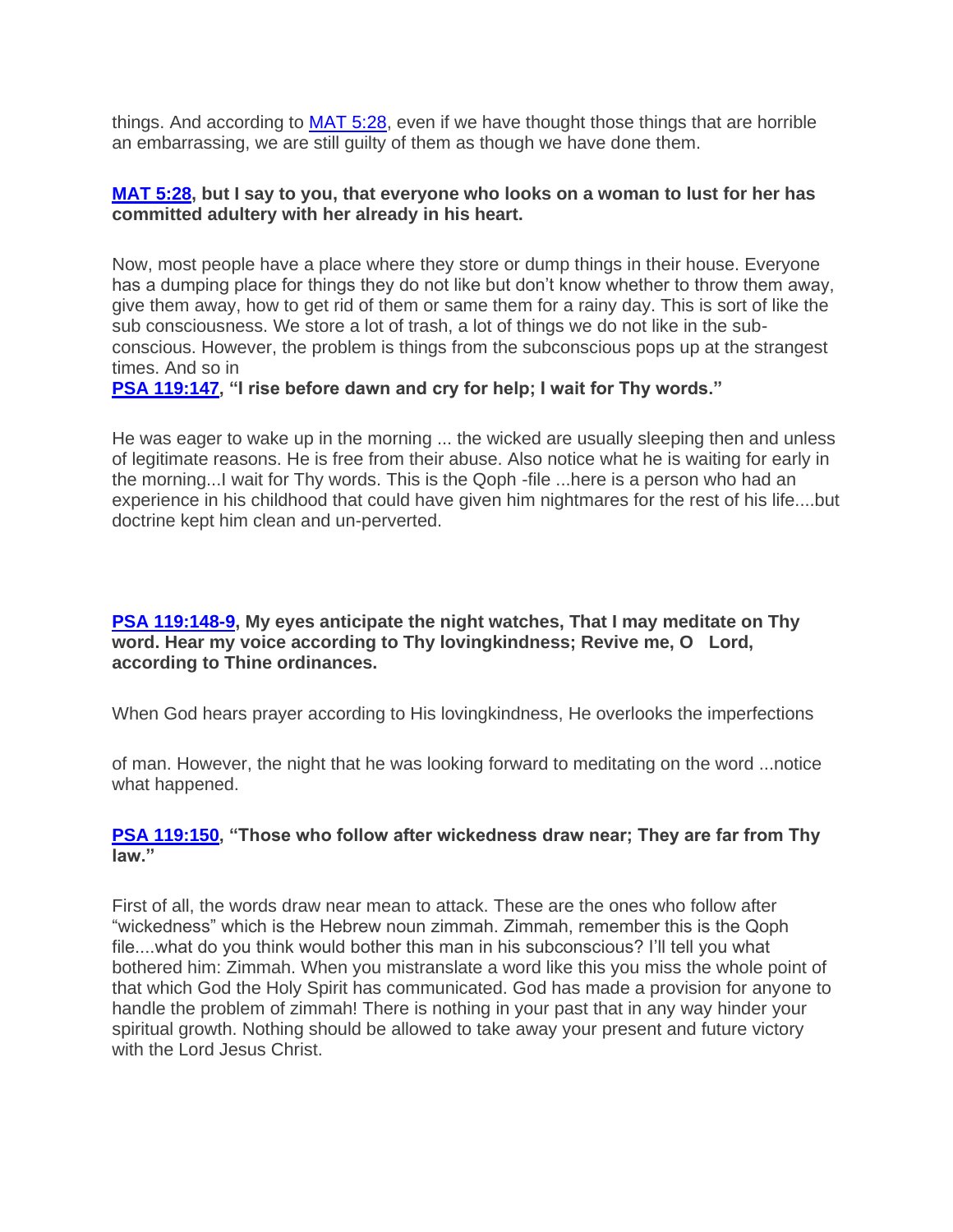No matter what experiences you've had or how you have failed...or how you were caught up in some horrible disastrous thing...nothing from your past should ever hinder you in any way! Because of God justice and righteousness being satisfied. Because God is now free to love you! Because God has now made a decision to deal with you in grace. You do not have to have a guilt complex or nightmares....etc.

Now what is zimmah? Zimmah means sexual abuse WITHOUT the consent of the individual. It means homosexual perversion, etc. In [LEV 18:17,](http://www.bibleserver.com/text/NIV/Leviticus18%3A17) zimmah refers to incest.

**[LEV 18:17,](http://www.bibleserver.com/text/NIV/Leviticus18%3A17) 'You shall not uncover the nakedness of a woman and of her daughter, nor shall you take her son's daughter or her daughter's daughter, to uncover her nakedness; they are blood relatives. It is lewdness.**

In **[Lev19:29](http://www.bibleserver.com/text/NIV/Leviticus19%3A29)** it refers to making your child perform sexual acts.

**[LEV 19:29,](http://www.bibleserver.com/text/NIV/Leviticus19%3A29) Do not profane your daughter by making her a harlot, so that the land may not fall to harlotry, and the land become full of lewdness.**

**[LEV 20:14,](http://www.bibleserver.com/text/NIV/Leviticus20%3A14) If there is a man who marries a woman and her mother, it is immorality; both he and they shall be burned with fire, that there may be no immorality in your midst.**

**[JDG 20:6,](http://www.bibleserver.com/text/NIV/Judges20%3A6) "And I took hold of my concubine and cut her in pieces and sent her throughout the land of Israel's inheritance; for they have committed a lewd and disgraceful act in Israel."**

**In [JOB 17:11.](http://www.bibleserver.com/text/NIV/Job17%3A11) it means to be torn or ripped apart.**

**In [Job31:11,](http://www.bibleserver.com/text/NIV/Job31%3A11) it speaks of lustful crimes.**

**In [JER 13:27,](http://www.bibleserver.com/text/NIV/Jeremiah13%3A27) it speaks of having others treat you like a prostitute.**

**In [Eze16:27,](http://www.bibleserver.com/text/NIV/Ezekiel16%3A27) it is a conduct that even the wicked are ashamed of.**

**In [EZE 23:21,](http://www.bibleserver.com/text/NIV/Ezekiel23%3A21) It speaks of molesting a child.**

In other words zimmah means rape, adultery fornication incest seduction homosexuality, lesbianism bestiality child molesting masturbation voyeurism etc.

**[PSA 119:151,](http://www.bibleserver.com/text/NIV/Psalm119%3A151)Thou art near, O Lord, And all Thy commandments are truth.**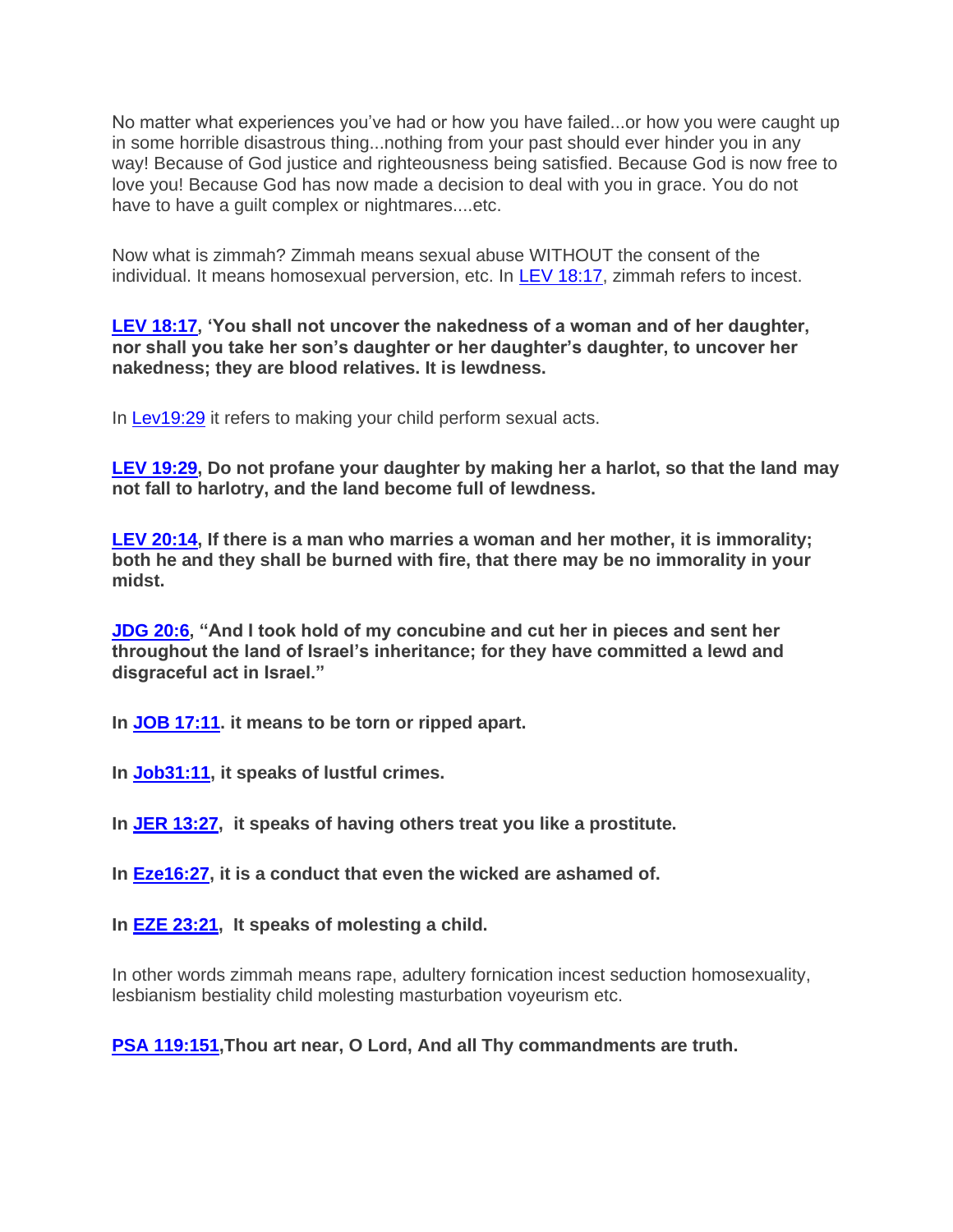This is what his soul was thinking when he was being subjected to all these abuses. Doctrine saved his sanity.

Doctrine removed his scars...even though his body was abused his soul remained unharmed.

# **[PSA 119:152,](http://www.bibleserver.com/text/NIV/Psalm119%3A152) Of old I have known from Thy testimonies, that Thou hast founded them forever.**

[Psalm 119](http://www.bibleserver.com/text/NIV/Psalm119) - The Greatness and Glory of the Word of God.The Resh file.

# [Psa 119: 153-160.](http://www.bibleserver.com/text/NIV/Psalm119%3A153-160)

The 20th letter of the Hebrew alphabet is Resh which represents the front of the head --- the opposite of the Qoph file. In the last file we dealt with the subconscious of the soul, now we deal with the front of the head or the frontal lobe known as the heart. The Resh file is actually a portrayal of what you really are, PRO 23:7.

# **PRO 23:7, "As a man thinks in his right lobe [heart], so he is."**

# **PRO 27:19, "As in water face reflects face, So the heart of man reflects man."**

What you really think is what you really are. Now, on the 20th day of the slave march notice what he says.

### **[PSA 119:153,](http://www.bibleserver.com/text/NIV/Psalm119%3A153) Look upon my affliction and rescue me, For I do not forget Thy law.**

The first word in the sentence is the Qal imperative of the Hebrew verb **raah** which means to behold, consider, discern, to provide, to have respect for what one is willing to go through for the Lord. Notice that the first begins with the Hebrew letter Resh. And the writer is not complaining about what he is going through but he wants to have the assurance that God is with Him.

God loves when His children command Him to do something according to His word because it reveals how much they truly love Him and know His character. He made promises that His children believe. And when you command God it's because you truly believe in Him and what He says.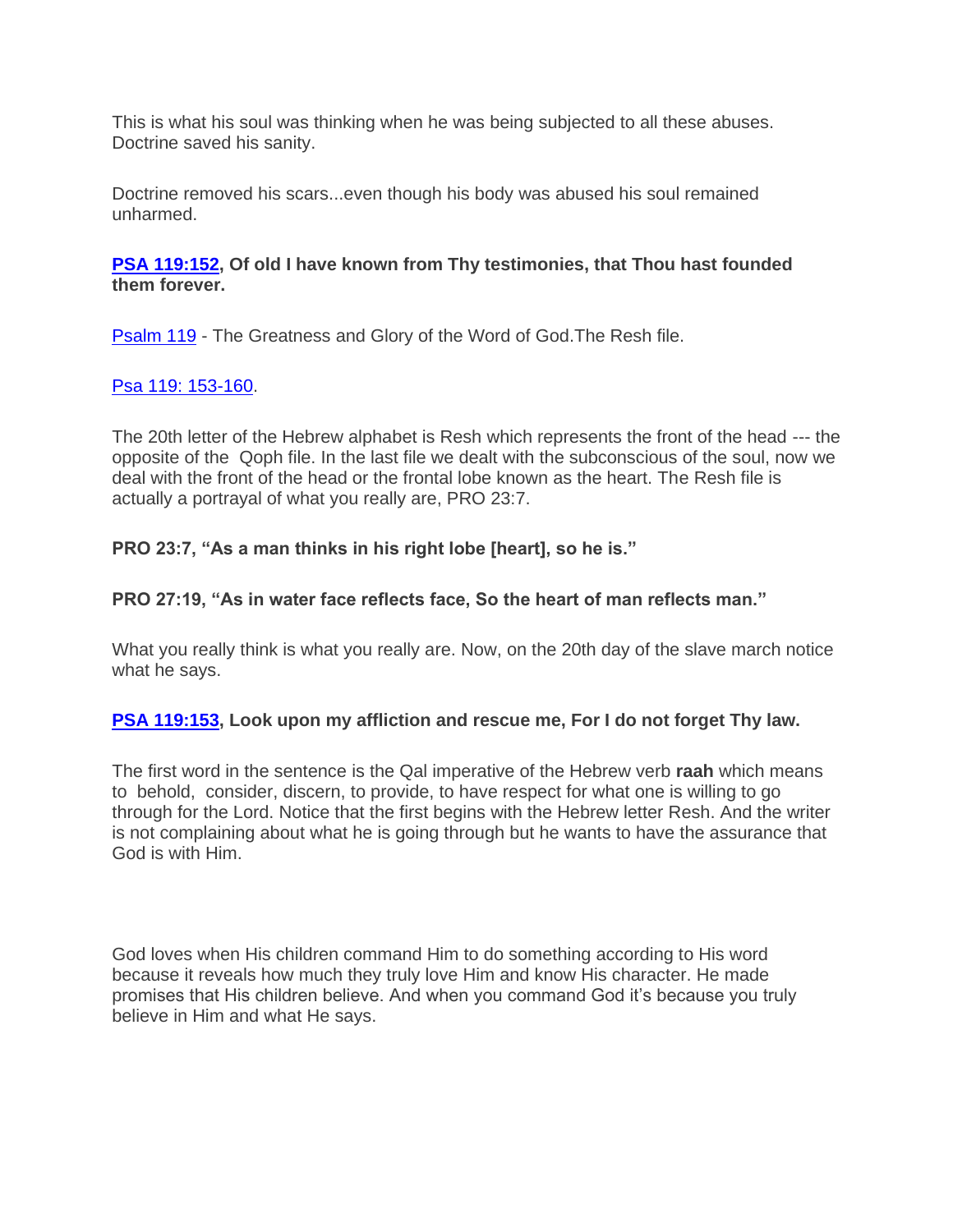For example, it reveals that you believe **[MAL 3:6,](http://www.bibleserver.com/text/NIV/Malachi3%3A6) For I, the Lord, do not change; therefore you, O sons of Jacob, are not consumed.** It also reveals that you believe that in **[TIT 1:2,](http://www.bibleserver.com/text/NIV/Titus1%3A2) we have the hope of eternal life, which God, who cannot lie, promised long ages ago.** It reveals that you also believe what **[HEB 6:18,](http://www.bibleserver.com/text/NIV/Hebrews6%3A18) In order that by two unchangeable things, in which it is impossible for God to lie, we may have strong encouragement, we who have fled for refuge in laying hold of the hope set before us.**

**[PSA 119:154,](http://www.bibleserver.com/text/NIV/Psalm119%3A154) Plead my cause and redeem me; Revive me according to Thy word.**

The Hebrew verb for plead is the verb **riyb beginning with the letter Resh and it means** to toss, to fight, to defend, or to rebuke. He wants to be delivered from the pressure, not the situation but the pressure. And he is asking God to go to bat for him because he believes that he needs help.

# **[PSA 119:155,](http://www.bibleserver.com/text/NIV/Psalm119%3A155) Salvation is far from the wicked, For they do not seek Thy statutes.**

Notice that it does not say Salvation is far from the wicked because they have not been chosen but it says salvation is far from the wicked because they do not seek God's statues.

Why?

Because the sovereign will of God and the free will of man co-exist by divine decree. The first word in the sentence is the Hebrew adjective **rachowq** meaning that salvation is far off or a long way away, or a great while to come, for the wicked. When people reject doctrine they inevitably will be destroyed, [HOS 4:6.](http://www.bibleserver.com/text/NIV/Hosea4%3A6) When he says that salvation is far from the wicked he was referring to the depraved Chaldean soldiers. He realizes that they are through. They're finished. They are destroying themselves. Every nation in history destroyed itself from within.

**[PSA 119:156,](http://www.bibleserver.com/text/NIV/Psalm119%3A156) Great are Thy mercies, O Lord; Revive me according to Thine ordinances.**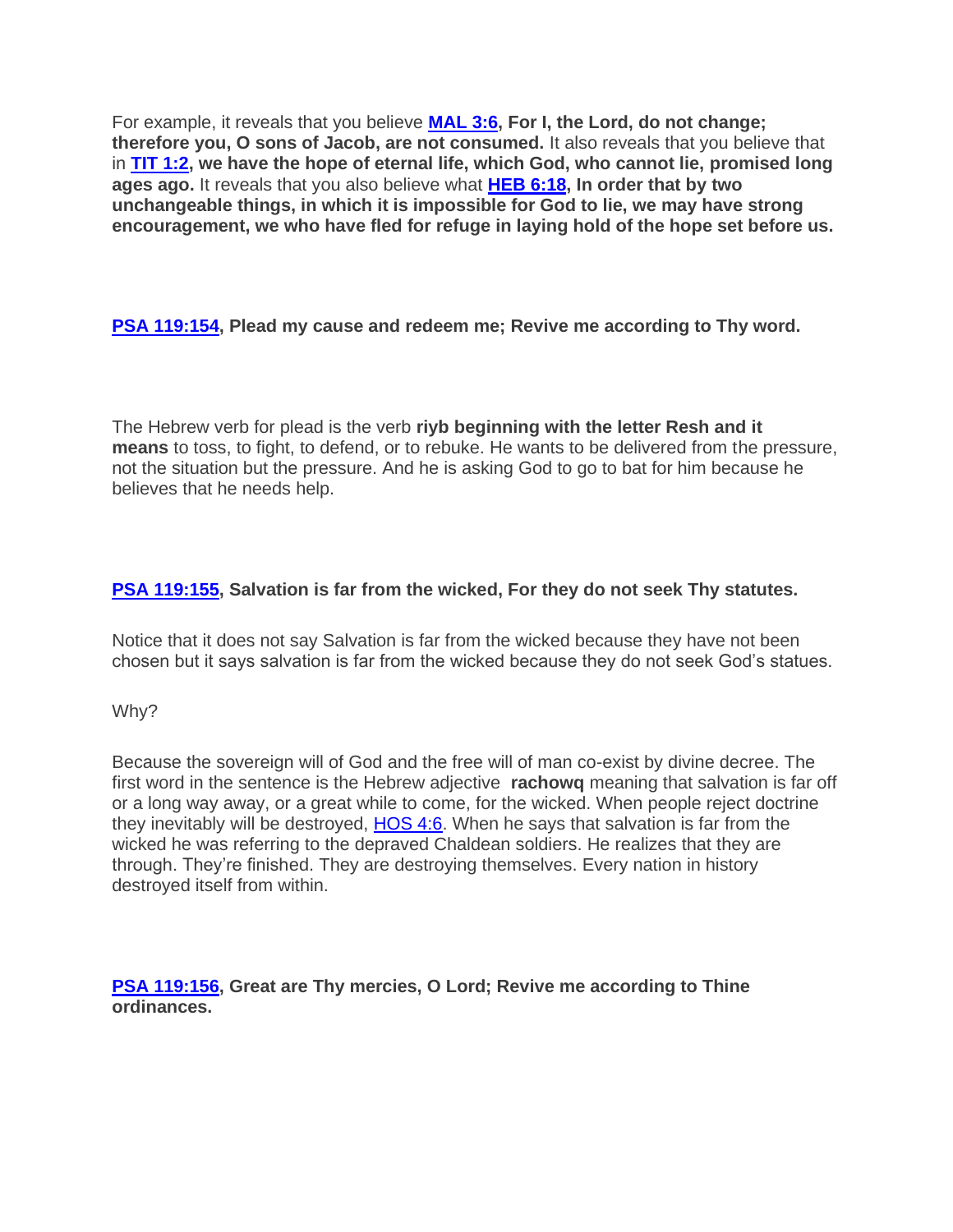Think of it...right there in the slave line there are thousands of young men and women who have been abused and tortured, yet for 20 days they have survived all of these devastating pressures because of God's magnificent grace. 20 days of horrific experiences of having their bodies abused but their souls were unharmed. And because of Bible doctrine, they had no self-pity and no MAS. In other words, while they have chains on their feet and on their wrists and while they are in slavery, they are a free people.

Even though these men and women have been brutally attacked and mistreated in every way, their soul remains intact. And through all this, a new nation is now being born on the destruction of the old nation, same name, Israel, but different citizens, those who have PVTD. Sometimes you have to remember that God has to bring in death so that He can bring in resurrection life.

**[JOH 12:24,](http://www.bibleserver.com/text/NIV/John12%3A24) "Truly, truly, I say to you, unless a grain of wheat falls into the earth and dies, it remains by itself alone; but if it dies, it bears much fruit."**

The writer of the book of Hebrews puts it like this; **[HEB 12:26,](http://www.bibleserver.com/text/NIV/Hebrews12%3A26) And His voice shook the earth then, but now He has promised, saying, "Yet once more I will shake not only the earth, but also the heaven. And this expression, "Yet once more," denotes the removing of those things which can be shaken, as of created things, in order that those things which cannot be shaken may remain.**

God will remove things in our life that are interfering with our relationship with Him in order that the only things left or that remain are those which promote our relationship with Him. **[HEB 12:28-29,](http://www.bibleserver.com/text/NIV/Hebrews12%3A28-29) Therefore, since we receive a kingdom which cannot be shaken, let us show gratitude, by which we may offer to God an acceptable service with reverence and awe; for our God is a consuming fire.**

**[PSA 119:156,](http://www.bibleserver.com/text/NIV/Psalm119%3A156) Great are Thy mercies, O Lord; Revive me according to Thine ordinances.**

He is really beginning to see what God is doing. God is forming a nation. He even begins to appreciate why God has done so. The reason is that he realizes that there was no difference between the Chaldean soldiers and his parent's generation. You see the nation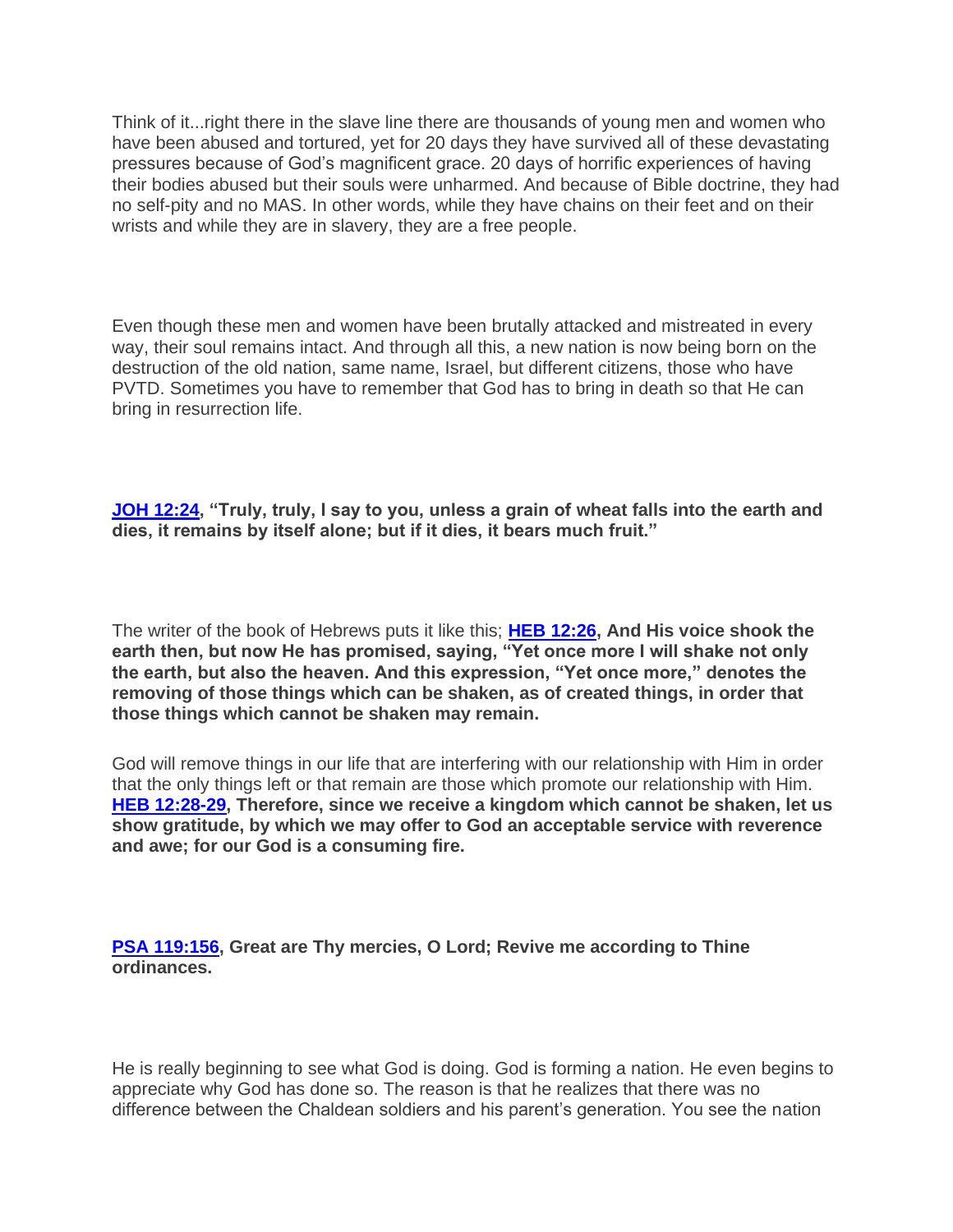of Israel was being taught how depravity was destroying them as a nation. They didn't learn it the easy way which was listening to their prophet Jeremiah, so now they are learning it the hard way--through experience.

**[PSA 119:157,](http://www.bibleserver.com/text/NIV/Psalm119%3A157) Many are my persecutors and my adversaries, Yet I do not turn aside from Thy testimonies.**

His persecutors are the soldiers who are physically abusing him. His adversaries are enemies his own people who have NVTD. The same thing is true in **[MAT 10:36,](http://www.bibleserver.com/text/NIV/Matthew10%3A36) and a man's enemies will be the members of his household.** If a household has divine viewpoint and human viewpoint that household will be at war. His enemies do not want doctrine, they are bitter, they live in implacability, self-pity, as they are judgmental and critical. So his enemies are within and without.

**[PSA 119:157,](http://www.bibleserver.com/text/NIV/Psalm119%3A157) Many are my persecutors and my adversaries, Yet I do not turn aside from Thy testimonies.**

As long as we do not turn aside our enemies are defeated!

**[PSA 119:158,](http://www.bibleserver.com/text/NIV/Psalm119%3A158) I behold the treacherous and loathe them, Because they do not keep Thy word.**

The first word in the sentence is the Qal perfect stem of the verb raah and in the perfect tense it means he has learned in the past what kind of people are truly treacherous, the word means to discern, to stare or to concentrate on those who are influenced by evil. Here the word treacherous is the Hebrew verb baged which refers to those who are guilty of rape and violence. And loathe is the Hebrew verb quwt which means to be sick to one's stomach. All of us are going to face situations in life that are sickening, nauseating and horrible, but you can't spend the rest of your life sitting around being nauseated. You have to get up. And so in the 20th day in **[PSA 119:158.](http://www.bibleserver.com/text/NIV/Psalm119%3A158)...doctrine picked him up and he moved on!**